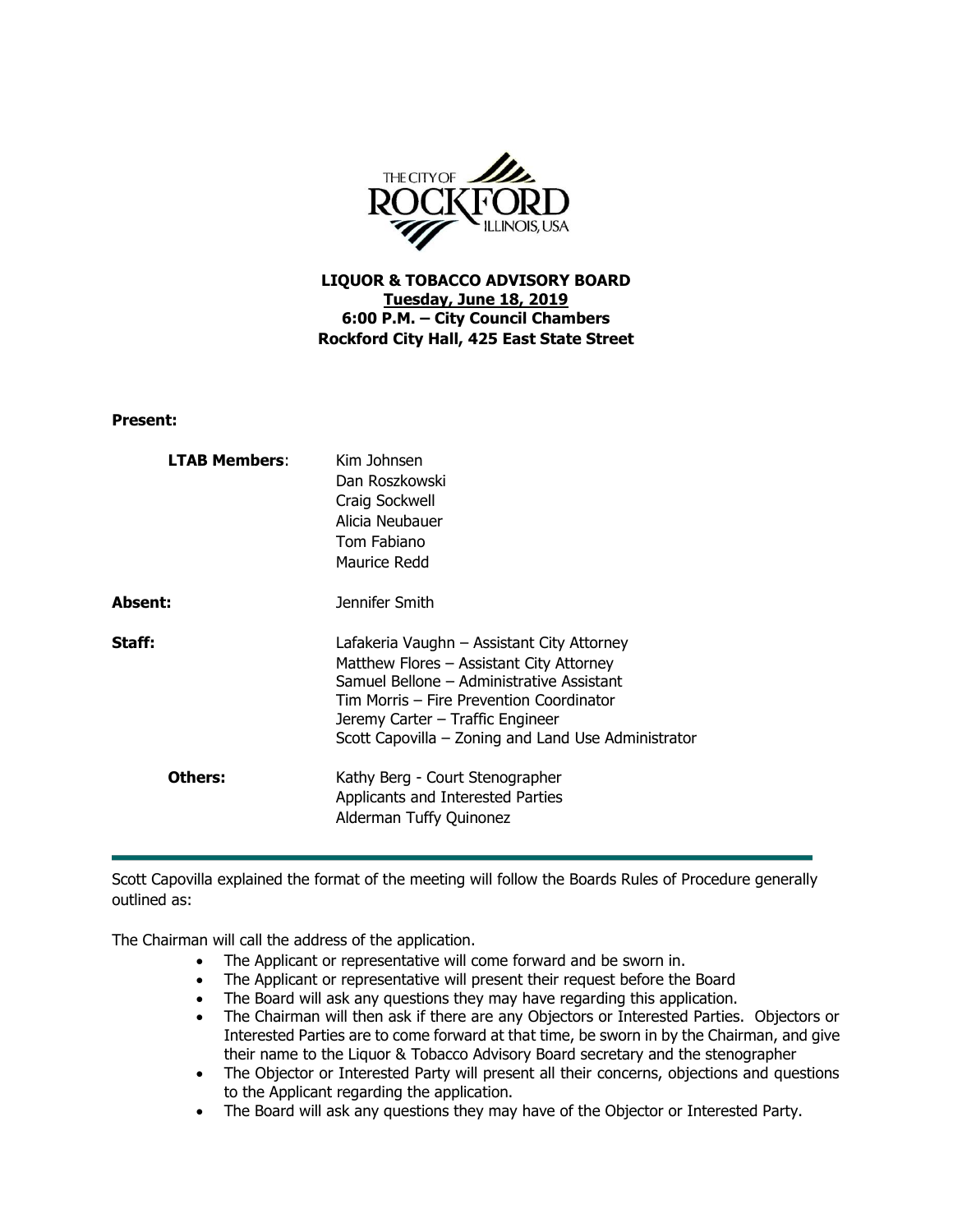- The Applicant will have an opportunity to rebut the concerns/questions of the Objector or Interested Party
- No further discussion from the Objector or Interested Party will occur after the rebuttal of the Applicant.
- The Board will then discuss the application and a vote will be taken.

It was further explained to the public in attendance, applicants, objectors and interested parties that this meeting is not a final vote on any item. The date of the Codes & Regulations meeting was given as Tuesday, June 24, 2019, at 5:30 PM in City Council Chambers in this building as the second vote on these items. The public in attendance, applicants, objectors and interested parties were instructed that they could contact the Zoning Office for any further information and the phone number was listed on the top of the agenda which was made available to all those in attendance. This information was also presented in written form attached to the agendas and letters sent to adjacent property owners.

The meeting was called to order at 7:48 PM. A **MOTION** was made by Kim Johnsen to **Approve** the minutes from the May 21, 2019 meeting as written. The Motion was **SECONDED** by Craig Sockwell and **CARRIED** by a vote of 4-0 with Tom Fabiano and Maurice Redd abstaining and Jennifer Smith absent.

| 019-LTAB-005 | <b>226 South Main Street</b>                                              |
|--------------|---------------------------------------------------------------------------|
| Applicant    | Thomas Minnihan / Minnihan's Irish Inc. dba Minnihan's Pub                |
| Ward 13      | <b>Sale of liquor by the drink</b> in conjunction with a tavern and video |
|              | gaming in a C-4, Urban Mixed-Use Zoning District                          |
|              | <b>Laid Over From May Meeting</b>                                         |

The subject property is located on the northeast corner of South Main Street and Chestnut Street intersection. Commercial uses surround the parcel. Attorney Robert Calgaro represented the applicants, Thomas Minnihan and Michael Minnihan. Attorney Calgaro, Thomas Minnihan and Michael Minnihan were present. Attorney Calgaro stated that the applicant is planning to put in a bar, restaurant, and gaming facility at the subject property. He explained that the tenant space had been vacant for many years. The nature of the business will focus on the bar and food service instead of gaming. Thomas Minnihan operates a bar in Genoa and hosts karaoke nights there without a cover charge. Attorney Calgaro further explained that when they first applied for a liquor license, the applicant did not understand what was being asked. They have a revised business plan with a projection of \$120,000 in food and alcohol sales and \$3,600 in gaming revenue. They also broke down alcohol and food sales. The applicant is expecting 70% alcohol and 30% food sales.

Alicia Neubauer asked where the food will be prepared. Mr. Minnihan stated that the food would be prepared in the kitchen area. There is a small area in the back room where there will be a panini and sandwich making area, as depicted on Exhibit F.

Staff Recommendation is for Denial. No Objectors or Interested parties were present.

A **MOTION** was made by Alicia Neubauer to **APPROVE** the Sale of liquor by the drink in conjunction with a tavern and video gaming in a C-4, Urban Mixed-Use Zoning District at 226 South Main Street. The motion was **SECONDED** by Kim Johnsen and **CARRIED** by a vote of 6-0.

**Approval** is subject to the following conditions.

- 1. Meet all applicable Building and Fire Codes.
- 2. Compliance with all City of Rockford Liquor Codes.
- 3. The sale of liquor by the drink shall be limited to the submitted letter, dated June 18, 2019.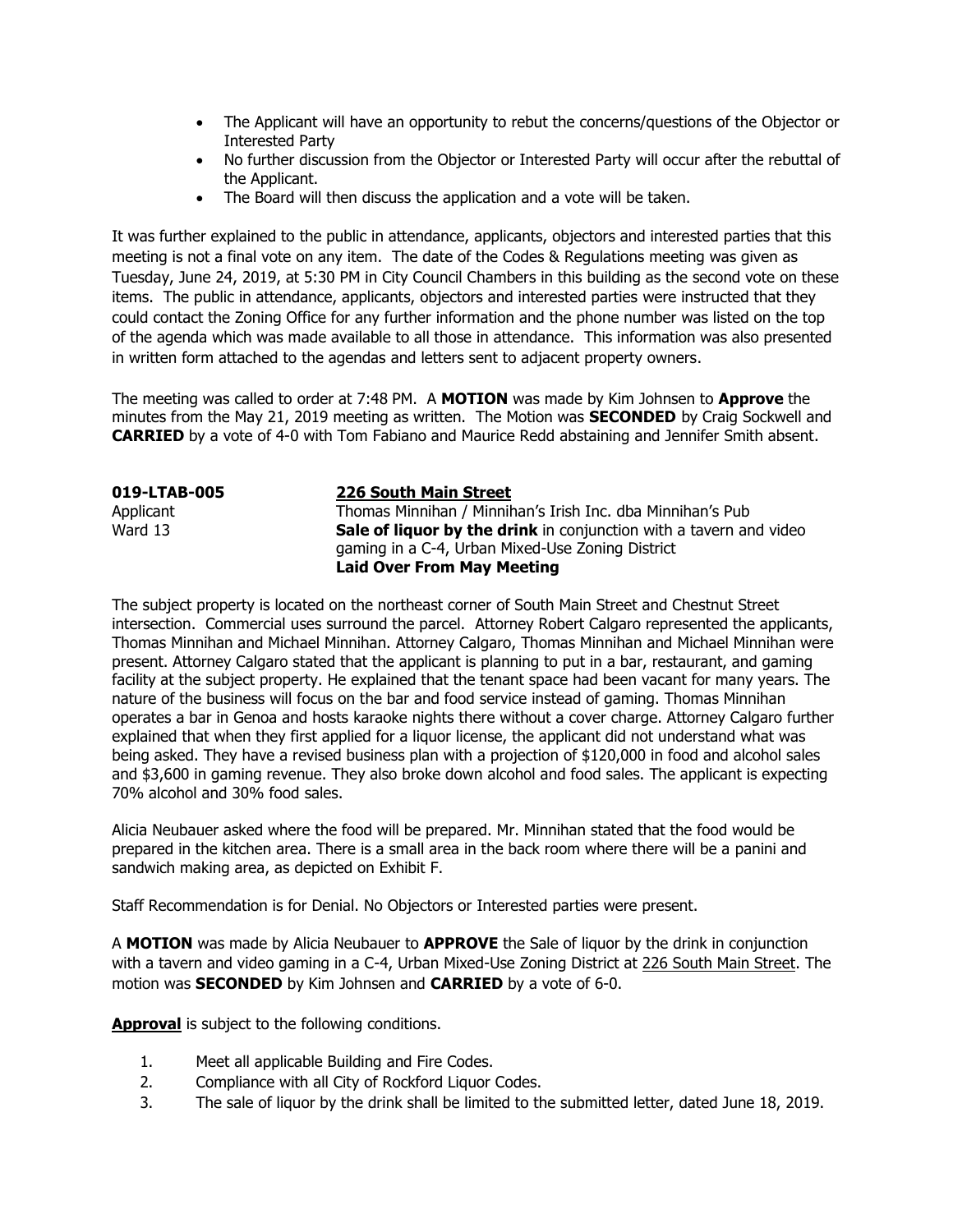- 4. The hours of operation will be limited to Monday through Thursday, 11:00 A.M. to midnight, Friday and Saturday 11:00 A.M. to 2:00 A.M. and Sunday, 11:00 A.M. to 10:00 P.M. The food service hours will be from 11:00 a.m. to 10:00 p.m., Sunday through Saturday.
- 5. Window display signage is limited to 20% of window area.
- 6. That the windows shall not be covered with bars or other devices that block the windows.
- 7. The tavern with video gaming shall not have a cover charge.
- 8. The tavern with video gaming shall not have a dance floor.
- 9. The tavern with video gaming shall not have any DJs.
- 10. The tavern with video gaming shall not operate as a nightclub.
- 11. There shall be no packaged liquor sales.
- 12. All conditions must be met prior to establishment of use.

| 019-LTAB-006 | <b>2315 Harrison Avenue</b>                                           |
|--------------|-----------------------------------------------------------------------|
| Applicant    | Anthony Angileri / Tony's Victory Tap, LLC dba Tony's Victory Tap     |
| Ward 06      | Sale of liquor by the drink and the Sale of packaged liquor in        |
|              | conjunction with a tavern and restaurant with video gaming in an I-1, |
|              | Light Industrial Zoning District                                      |
|              | <b>Laid Over From May Meeting</b>                                     |
|              |                                                                       |

The subject property is located on the southeast corner of Harrison Avenue and 18th Street. Attorney Robert Calgaro, representing the applicant, and Anthony Angileri were present. Mr. Calgaro stated that the applicant, Mr. Angileri, is in the process of purchasing the Victory Tap to continue operations. Part of last month's layover, the applicant was asked to submit a revised site plan. Attorney Calgaro and Mr. Angileri met with Zoning staff to discuss the application and site plan. They provided a partially revised site plan to zoning. Attorney Calgaro stated that they agreed with all conditions.

Attorney Lafakeria Vaughn asked Attorney Calgaro if the applicant saw that staff recommended denial for packaged liquor sales. Attorney Vaughn stated that the current establishment was not approved for packaged sales. Attorney Calgaro understood the reasons for the denial. He thought the establishment currently had packaged sales.

Staff Recommendation is for Approval of the Sale of Liquor by the Drink with seventeen (17) conditions and Denial of the Sale of Packaged Liquor. No Objectors or Interested parties were present.

A **MOTION** was made by Kim Johnsen to **APPROVE** the Sale of liquor by the drink in conjunction with a tavern and restaurant with video gaming in an I-1, Light Industrial Zoning District and **DENIAL** of the Sale of packaged liquor by the drink in conjunction with a tavern and restaurant with video gaming in an I-1, Light Industrial Zoning District at 2315 Harrison Avenue. The motion was **SECONDED** by Tom Fabiano and **CARRIED** by a vote of 6-0.

**Approval** is subject to the following conditions.

- 1. Meet all applicable Building and Fire Codes.
- 2. Compliance with all City of Rockford Liquor Codes.
- 3. Submittal of a revised site plan that includes the new parking space configurations for Staff review and approval.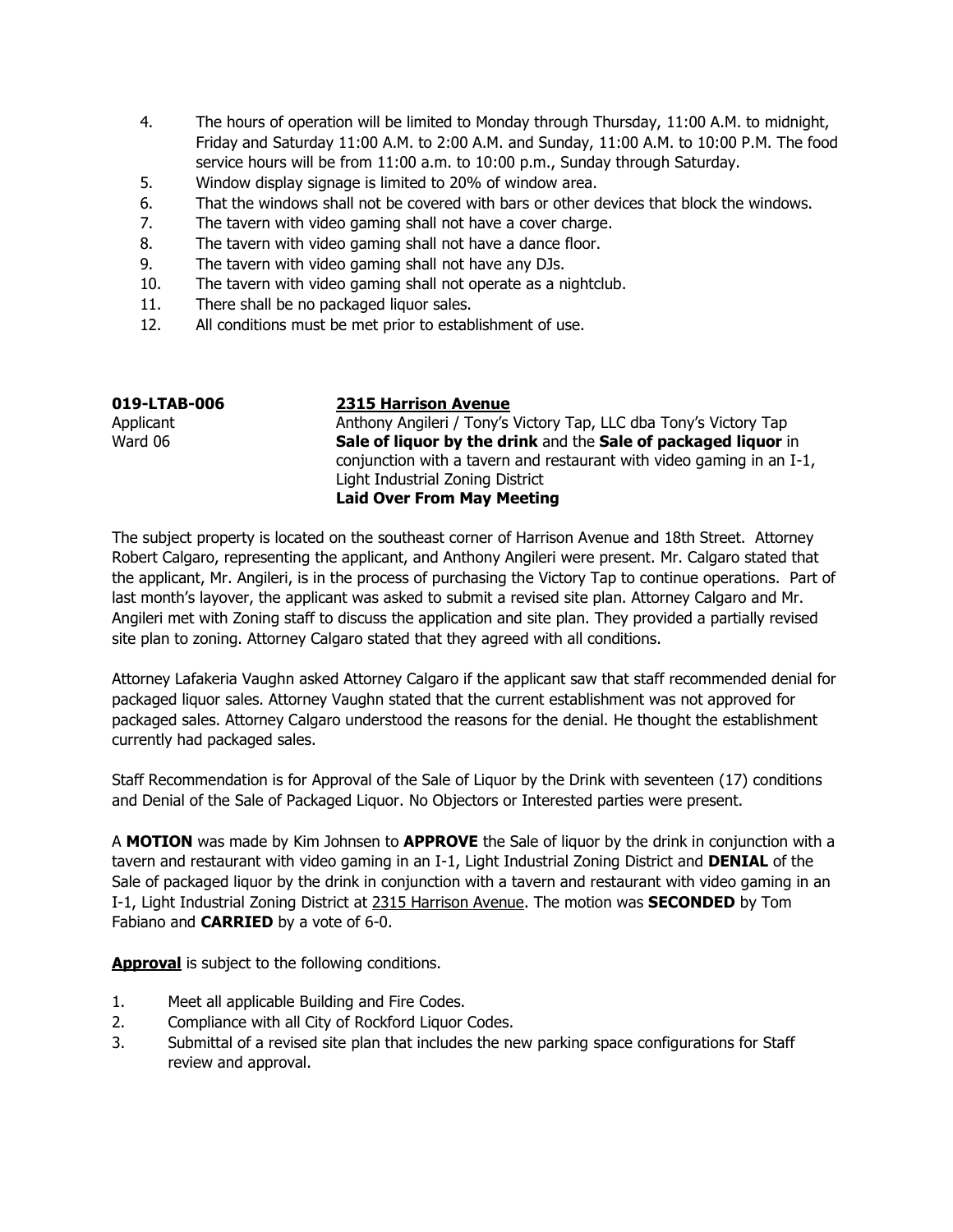- 4. Submittal of a revised landscaping plan that includes perimeter landscaping along Harrison Avenue and 18th Street and interior landscaping with plant species and size for Staff review and approval.
- 5. The sale of liquor by the drink shall be limited to submitted Exhibit E.
- 6. The hours of operation will be limited to 10:00 A.M. to 2:00 A.M. Sunday through Saturday.
- 7. Window display signage is limited to 20% of window area.
- 8. That the windows shall not be covered with bars or other devices that block the windows.
- 9. The tavern and restaurant with video gaming shall not have a cover charge.
- 10. The tavern and restaurant with video gaming shall not have a dance floor.
- 11. The tavern and restaurant with video gaming shall not have any DJs.
- 12. The tavern and restaurant with video gaming shall not operate as a nightclub.
- 13. That the use shall not have any outdoor sales area or outdoor seating area permitted on the subject property.
- 14. All conditions must be met prior to establishment of use.
- 15. Any pending general ordinance case(s) must be resolved prior to issuance of the license.
- 16. All outstanding general ordinance fines must be paid prior to the issuance of the license.
- 17. All conditions must be met prior to establishment of use.

| 019-LTAB-010 | <b>1006 Charles Street</b>                                               |
|--------------|--------------------------------------------------------------------------|
| Applicant    | Walid Jarwsh dba Midtown Wireless                                        |
| Ward 11      | <b>Sale of tobacco products</b> in conjunction with a retail and grocery |
|              | store in a C-4, Urban Mixed-Use Zoning District                          |
|              | <b>Laid Over from May Meeting</b>                                        |

The subject property is located on the southeast corner of East State Street and 6th Street and south of Charles Street. Attorney Tim Whitham, representing the applicant, and Walid Jarwsh were present. Attorney Whitham stated that Mr. Jawrsh has been in the cell phone business since 2013. The applicant wants to expand his business to sell tobacco products. During the May meeting, the board requested a revised site plan and not having the beverage coolers in front of the windows. Attorney Whitham provided the board with a revised site plan. He indicated that the beverage coolers will be on a solid wall and not blocking the windows.

Dan Roszkowski stated that the site plan had been completely reconfigured to allow the coolers to be in the store without blocking the windows. Maurice Redd asked what prompted the change to want to sell e-cigarettes. Mr. Jawrsh stated that he would need a tobacco license to sell e-cigarettes and vapes. Kim Johnsen asked if the main part of the sales would be cell phones. Mr. Jawrsh confirmed that cell phone sales would be the main part of his sales. However, he also wants to sell e-cigarettes to customers if they come in.

Staff Recommendation is for Denial. No Objectors or Interested parties were present.

Tom Fabiano asked why zoning staff recommended denial for the application. Attorney Vaughn stated that staff felt like it was not a good use for the property and last month the board requested a revised business plan and site plan. Alicia Neubauer asked staff if they needed parking and landscaping. Scott Capovilla stated that they do not need parking, but the board can request landscaping as they feel needed.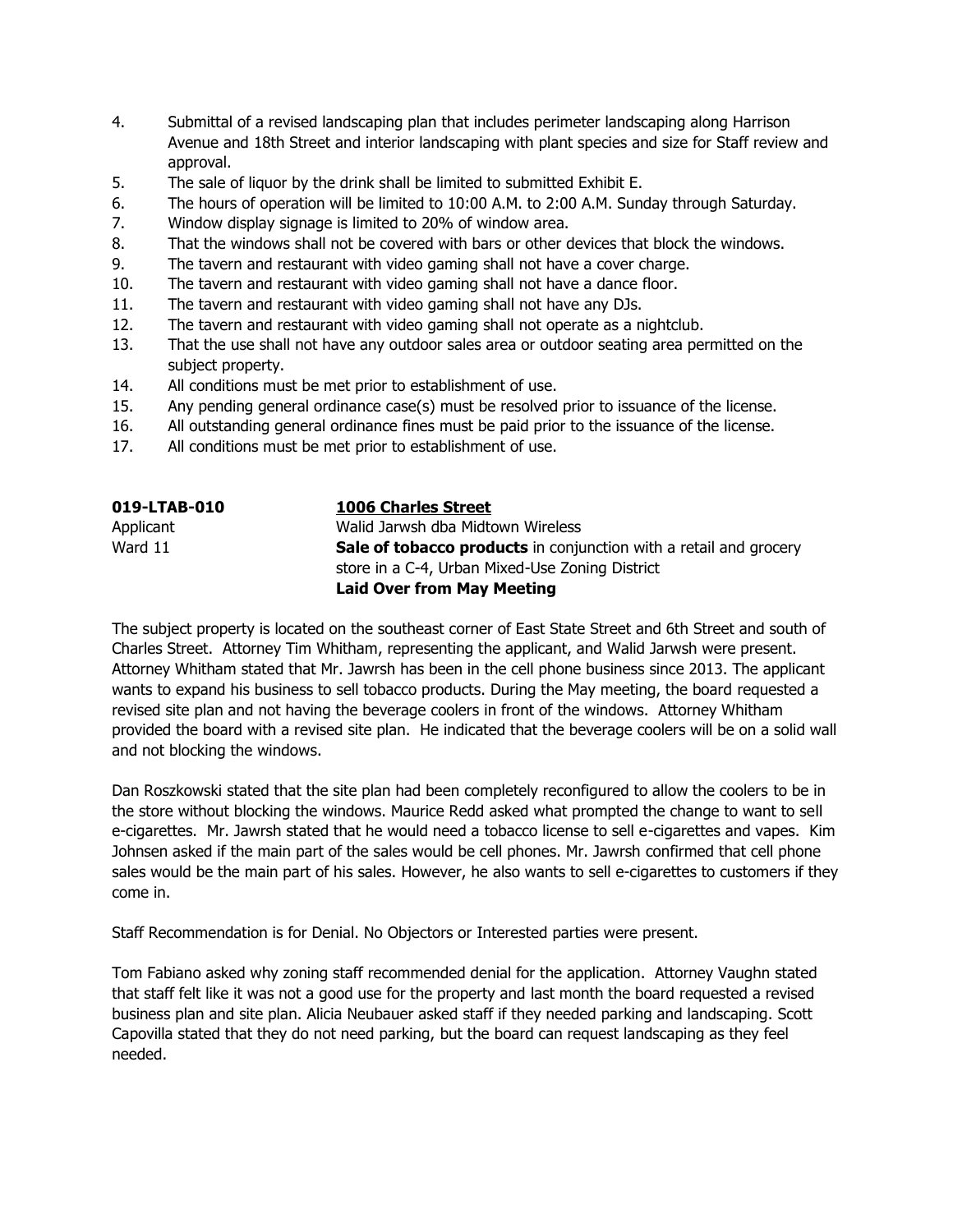A **MOTION** was made by Kim Johnsen to **APPROVE** the Sale of Tobacco Products in conjunction with a retail store in a C-4, Urban Mixed-Use Zoning District at 1006 Charles Street. The motion was **SECONDED** by Tom Fabiano and **CARRIED** by a vote of 4-2, with Craig Sockwell and Dan Roszkowski voting Nay.

**Approval** is subject to the following conditions.

- 1. Meet all applicable Building and Fire Codes.
- 2. Compliance with all City of Rockford Tobacco Codes.
- 3. Submittal of a site plan indicating the current conditions of subject property in its entirety including parking spaces.
- 4. The sale of water pipes and "huka" or "hookah" pipes are prohibited.
- 5. The hours of operation will be limited to Monday through Friday 9:00 A.M. to 8:00 P.M., and Saturday and Sunday 10:00 A.M. to 8:00 P.M.
- 6. Window display signage is limited to 20% of window area.
- 7. That the windows shall not be covered with bars or other devices that block the windows.
- 8. The sale of rose tubes, airplane-sized bottles and any other products that can be deemed to be easily manufactured into drug paraphernalia is prohibited.
- 9. All conditions must be met prior to establishment of use.

| 019-LTAB-012 | 1025 $5th$ Avenue                                                            |
|--------------|------------------------------------------------------------------------------|
| Applicant    | Gene Hayenga / Gene's Place, Inc                                             |
| Ward 11      | <b>Sale of liquor by the drink</b> in conjunction with a restaurant, bar and |
|              | video gaming in a C-4, Urban Mixed-Use Zoning District                       |

The subject property is located on the south side of 5th Avenue and 95 feet west of 7th Street. Commercial uses surround the parcel. The applicant, Gene Hayenga, was present. Mr. Hayenga was the previous owner of Gene's Place, located off Manchester Drive and Harrison Avenue. However, the establishment was closed in April of this year. Mr. Hayenga explained that there would be a full menu, no dance floor, and no DJs. He is going to focus on the food and the restaurant aspect of a business.

Attorney Lafakeria Vaughn asked if the applicant was able to review the staff's recommendation. Mr. Hayenga agreed with the conditions, but wondered whether the board would allow leaving the bars on the windows for decoration.

Kim Johnsen asked what attracted the applicant to the location. Mr. Hayenga stated that the previous tenant started to remodel the bar, but when the recession began, they ended the lease. Craig Sockwell asked why the applicant left his last establishment. Mr. Hayenga responded that his landlord raised the rent of the property by a significant amount. He was not willing to pay the increase in rent. Alicia Neubauer asked how he would diversify his new establishment from Gene's Place. Mr. Hayenga explained that it will be more of an Irish Pub and he is willing to help out the surrounding area with this new business.

Staff Recommendation is for Approval with thirteen (13) conditions. Objectors or Interested parties were present.

Kevin Porter spoke in favor of the application. Mr. Porter is the landlord of the subject property. He has owned the building for fifteen (15) years. The tenant space was previously renovated and was